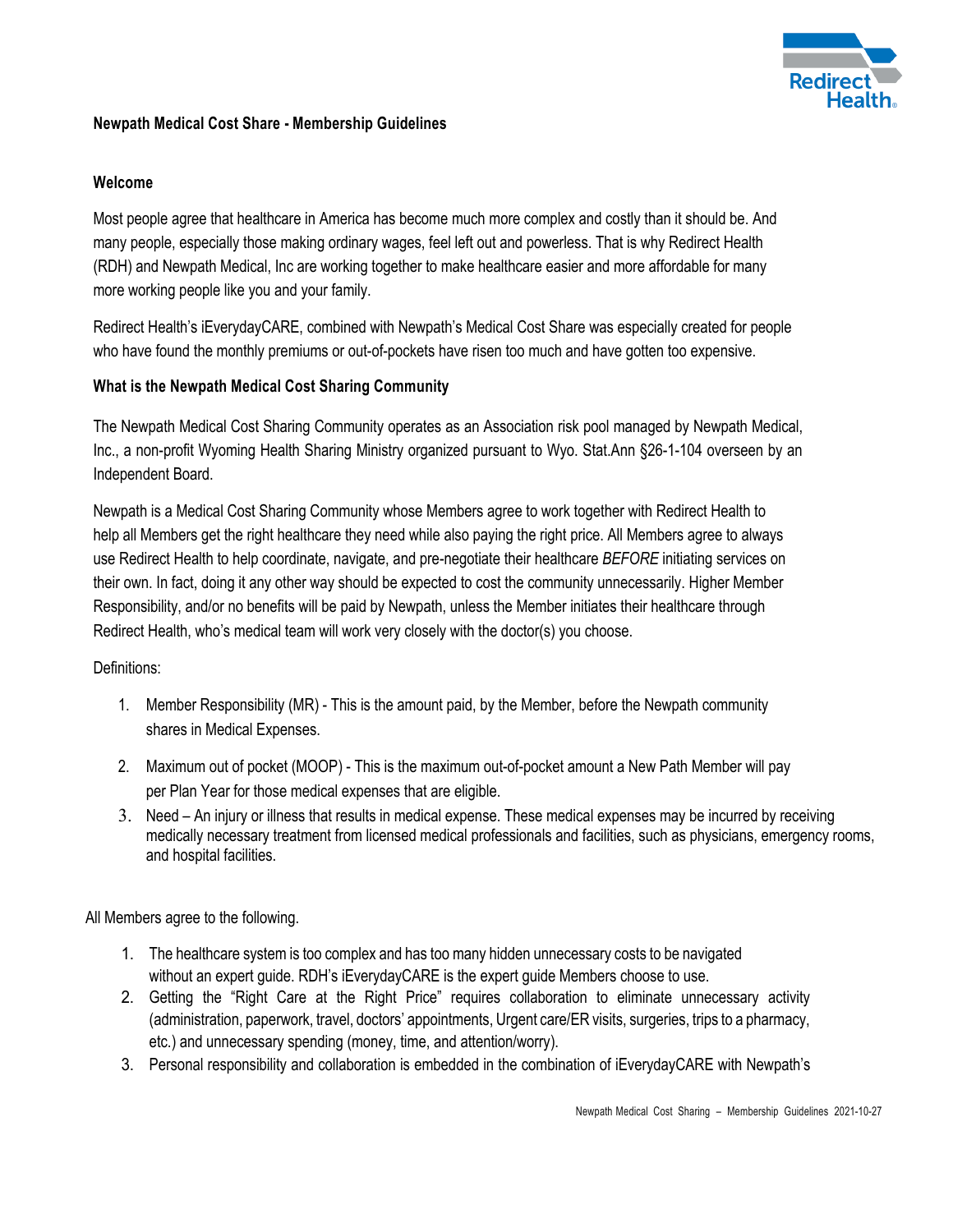Medical Cost Share. It is ideal for people who believe the only way to provide the right healthcare at the right price sustainably is with collaboration between RDH (as the expert guide), Newpath, families, and local healthcare providers. Members believe it is their responsibility to always use Redirect Health as a guide before they or a family member initiates healthcare, or as soon as reasonable in emergency situations. In this way, Members will be contributing to the elimination of unnecessary activities, administration, service sand associated costs.

- 4. For necessary healthcare, the goal is always for RDH and Members to work together to secure the fair self-pay rates relative to the Member's specific locale before the service is initiated.
- 5. Members agree to refrain from the usage of any form of illicit/illegal drugs and excessive alcohol consumption, all of which are harmful to the body. Tobacco users have an increased share of \$75 monthly per household.
- 6. Members agree to submit to mediation followed by subsequent binding arbitration, if needed, for any instance of a dispute with RDH, Newpath or its affiliates.
- 7. Members agree to work closely with RDH and Newpath to get the healthcare they need, while also:
	- a. Minimizing the number of times a medical need exceeds the \$2000 Initial Member Responsibility (MR) - \$4,000 for Families.
	- b. Preserving the dollars available to all in the Newpath Medical Cost Share community
	- c. Minimizing the average dollars spent per Need by engaging Redirect early so appropriate self-pay rates can be secured.

These agreements and principles are not intended to be a way to deny care to people, or to restrict people to a network of providers that limits choice. They are certainly NOT intended to be used for creating an insurance entity. And these principles should NEVER become a way to help insurance companies, hospitals, pharmaceutical companies, Pharmacy Benefit Managers, Pharmacies, doctors, or other healthcare providers and vendors make more money without first creating value for Members.

## **iEverydayCARE Out-of-Pocket costs**

These are the costs Members pay when accessing primary care, chiropractic, laboratory, x-ray, care coordination, navigation, and negotiation services outlined in the Benefit Summary and these Membership Guidelines. All costs are paid by Newpath so long as Redirect initiates, guides and pre-approves care. MR will be \$50 in circumstances when a Member self-guides care and/or does not get pre-approval from RDH.

## **Non-iEverydayCARE Out-of-Pocket costs**

The MR for Specialists and Advanced Imaging services is \$50 if pre-approved by RDH and in-network, \$100 MR if pre-approved by RDH and out-of-network, and has no benefit if not pre-approved. Hospital and other services have a MR of \$2000 per Plan Year for Individual Plans (\$4,000 for Family Plans), and then 20% of allowable charges. There is no benefit for Specialist, advanced imaging, hospitalization, surgeries, and other noniEverydayCARE services if care is not pre-approved and guided by RDH.

All qualified medical expenses submitted within six (6) months of service and after the MOOP is met, are shareable with the Newpath community at 100%, without an annual or lifetime limit. For each unexpected medical need, the Newpath community shares in the expenses after the MR is met. This ensures sharing to be placed where the community would recognize the most need.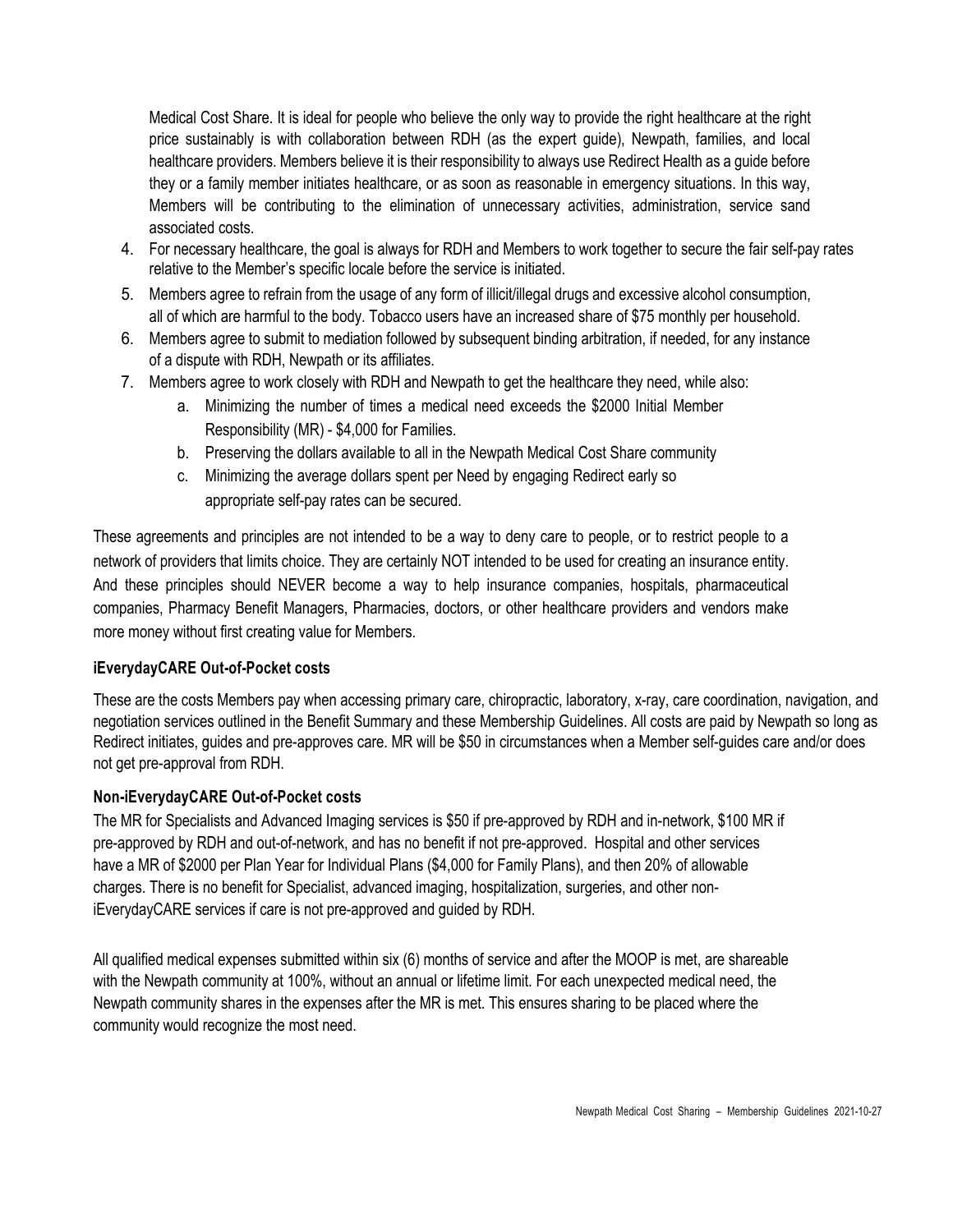### **Waiving MRs**

MR's are waived for screening colonoscopies and mammograms, however diagnostic colonoscopies and mammography are subjected to normal MR and sharing guidelines. See the Rules for Sharing below.

There will be opportunities for a Member to spend much less on a service by traveling to another locale or by agreeing to use another provider. Redirect Health's medical team will recommend in specific instances when waiving the MR makes sense to the Newpath community and to the Member. For example, maternity MR's for deliveries performed outside a hospital may be waived (i.e. Birthing Center or at home).

### **Maximum Out-of-Pocket (MOOP) is \$4,000 for Individual Plans and \$6,000 for Family Plans\***

This is the maximum out-of-pocket amount a New Path Member will pay per Plan Year for those medical expenses that are eligible.

\*Excludes Prescription Drug Benefits, Pre-Existing Conditions, services for which there is no benefit, and subject to program sub-limits. See the Rules for Sharing below.

### **NEWPATH MEDICAL COST SHARE PRE-EXISTING CONDITION WAITING PERIOD**

A need that stems from a condition which existed within the 12 months prior to membership would be a pre- existing condition and would not be considered fully shareable. However, it would be shareable if the condition is fully cured and has not had treatment or symptoms in the 12-month period prior to membership. Any illness or accident for which a person has been diagnosed, received medical treatment, been examined, taken medication, or had symptoms in the 12 months prior to the Effective Date would fall into the Pre-existing category.

Pre-existing conditions have a waiting period. Even if a condition or need is determined to be pre-existing, and thus ineligible for sharing, Redirect will still diligently negotiate all medical bills towards amounts that are appropriate, fair, and usual and customary.

- 1ST YEAR There is no sharing for pre-existing conditions
- 2ND YEAR Up to \$25,000 of sharing for pre-existing conditions
- 3RD YEAR Up to \$50,000 of sharing for pre-existing conditions
- 4TH YEAR & BEYOND Up to \$125,000 of sharing for pre-existing conditions per year

Pre-existing conditions not subjected to pre-existing limitations if medically managed and stable with generic medications:

- Controlled Diabetes
- High blood pressure
- Seasonal Allergy
- Intermittent Asthma
- High cholesterol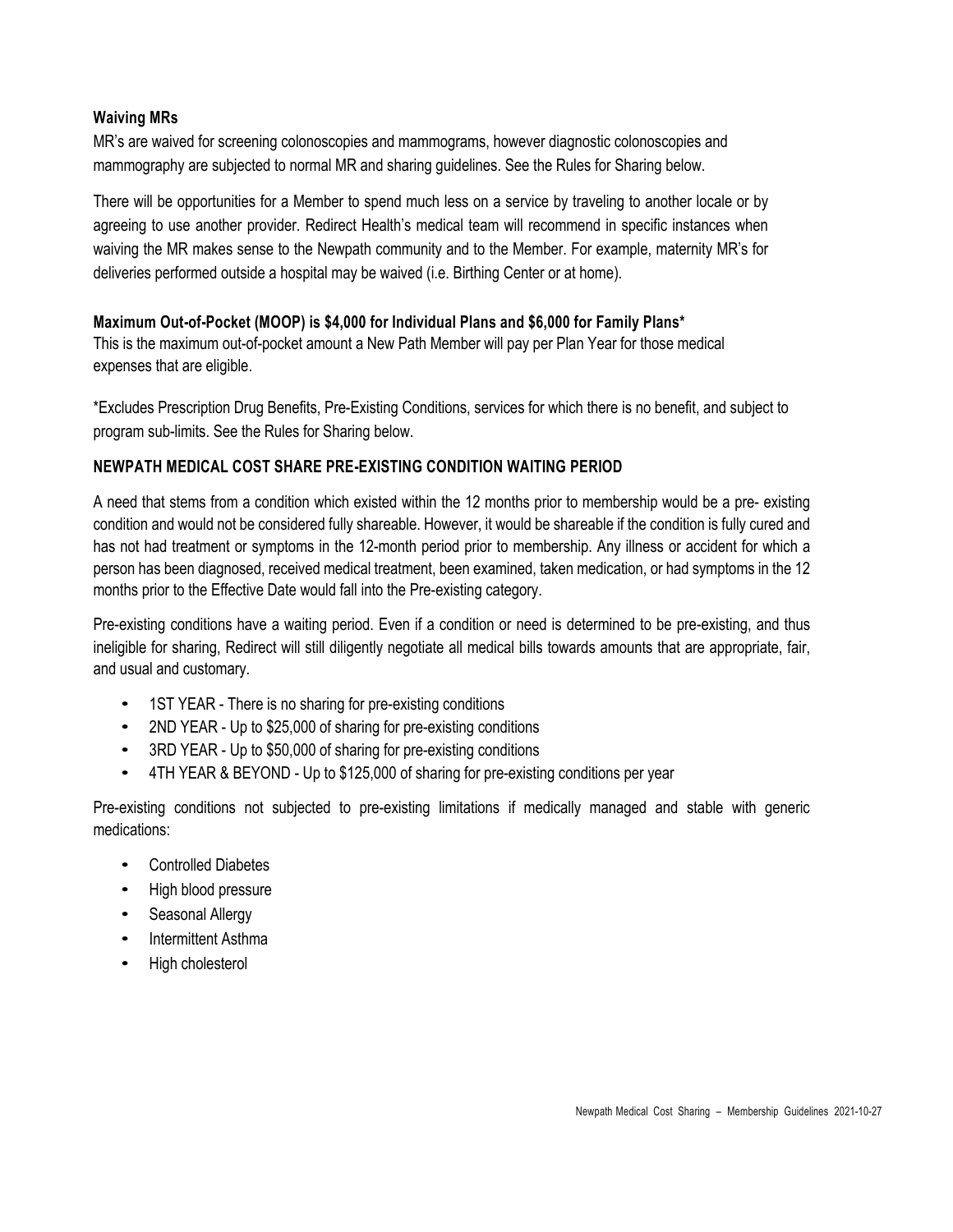### **IMPORTANT FINE PRINT**

MEMBERSHIP IN REDIRECT HEALTH AND NEW PATH SHOULD NEVER BE CONSIDERED A SUBSTITUTE FOR A HEALTH INSURANCE POLICY THAT IS AFFORDABLE ENOUGH. NEITHER REDIRECT HEALTH OR NEWPATH ARE INSURANCE COMPANIES.

IF THE NEWPATH MEMBERSHIP COMMUNITY IS UNABLE TO SHARE IN ALL OR PART OF A MEMBER'S ELIGIBLE MEDICAL NEEDS, EACH MEMBER WILL REMAIN SOLELY FINANCIALLY LIABLE FOR ANY AND ALL UNPAID MEDICAL NEEDS. THESE MEMBERSHIP GUIDELINES DO NOT CREATE A LEGALLY ENFORCEABLE CONTRACT BETWEEN NEWPATH AND ANY OF ITS MEMBERS. NEITHER THESE GUIDELINES, NOR ANY OTHER ARRANGEMENT BETWEEN MEMBERS AND NEWPATH, CREATE ANY RIGHTS FOR ANY MEMBER AS A RECIPROCAL BENEFICIARY, A THIRD-PARTY BENEFICIARY, OR OTHERWISE. AN EXCEPTION TO A SPECIFIC PROVISION OF THESE GUIDELINES ONLY MODIFIES THAT PARTICULAR PROVISION AND DOES NOT SUPERSEDE OR VOID ANY OTHER PROVISIONS. THE DECISION BY NEWPATH TO REIMBURSE A MEMBER'S ELIGIBLE NEEDS DOES NOT AND SHALL NOT CONSTITUTE A WAIVER OF THIS PROVISION OR ESTABLISH BYESTOPPEL OR ANY OTHER MEANS ANY OBLIGATION ON THE PART OF NEW PATH TO REIMBURSE A MEMBER'S ELIGIBLE NEEDS.

### **Sharing Rules**

### **Non-emergencies**

Sharing is permissible in non-emergency situations as outlined in these Membership Guidelines and in the Benefit Summary. The goal is to be proactive and anticipate the need for care prior to the care being needed, and to collaborate with other providers to maximize attaining the right care at the right price.

#### **Emergencies**

Sharing will be permissible in emergency situations so long as:

- Notification is given to Redirect Health as soon as reasonably possible
- Redirect Health is included in the physician-to-physician collaboration with hospital professionals
- Services are eligible for sharing

| <b>Condition</b>      | <b>NEWPATH MEDICAL COST SHARING RULE</b>                                                   |
|-----------------------|--------------------------------------------------------------------------------------------|
| <b>All Conditions</b> | All sharing by the Newpath Medical Cost Share will occur after the member's Member         |
| and Services          | Responsibility (MR). Out-of-pocket costs are designed to be less if Redirect Health        |
|                       | (RDH) is used to coordinate, guide, navigate, pre-approve and pre-negotiate care prior     |
|                       | to care being rendered (or as soon as reasonably possible). The Newpath Medical Cost       |
|                       | Share community risk pool is not intended to be used when Members choose to self-          |
|                       | direct care or use medical professionals who are not in collaboration with RDH             |
|                       | Professionals, and it should be expected that MR will be higher or there may be no benefit |
|                       | as outlined below.                                                                         |
| <b>Abortion</b>       | Sharable, subject to MR and MOOP.                                                          |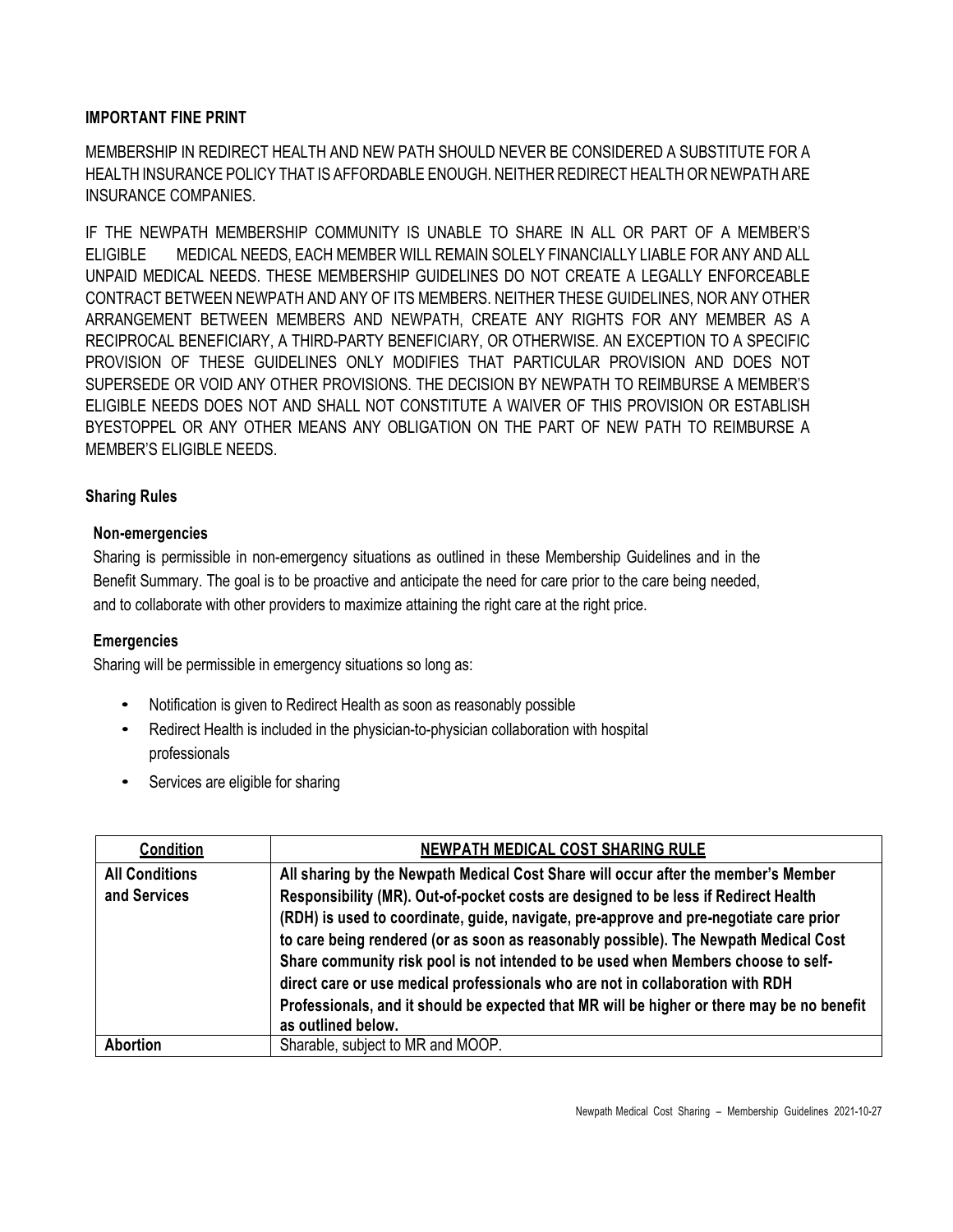| ADD, ADHD & SPD<br><b>Treatment</b>               | Sharable, subject to MR and MOOP. Medications are subject to Prescription Drug tiers. See<br>redirecthealth.com/Formulary for more details.                                                                                                                                                                                                                                                                                                                                                                                                                                                                                                                                                                                                                                                                                                      |
|---------------------------------------------------|--------------------------------------------------------------------------------------------------------------------------------------------------------------------------------------------------------------------------------------------------------------------------------------------------------------------------------------------------------------------------------------------------------------------------------------------------------------------------------------------------------------------------------------------------------------------------------------------------------------------------------------------------------------------------------------------------------------------------------------------------------------------------------------------------------------------------------------------------|
| <b>Allergy Treatments</b>                         | Maximum \$1,000 per member per year, subject to MR. Requires Pre-approval.                                                                                                                                                                                                                                                                                                                                                                                                                                                                                                                                                                                                                                                                                                                                                                       |
| <b>Alternative Medical</b><br><b>Practices</b>    | Not Sharable. Unproven and insufficiently proven diagnostics and therapeutics are considered<br>Alternative and are not shareable. Alternative practice methods, though helpful in many<br>circumstances, include ayurvedic, acupuncture, homeopathy, naturopathy,<br>functional/integrative medicine, most use of CBD and all marijuana, and any practice that<br>promotes insufficiently proven methods. Specifically considered Alternative/ insufficiently<br>proven are nutritional supplements, detoxification; use of diagnostics and therapeutics for<br>mold toxicity, chronic Lyme, and other poorly characterized conditions; stem cell therapies<br>(other than where proven effective); all diagnostics and lab tests performed on healthy people<br>other than screening testing as recommended by the US Preventative Task Force. |
| <b>Alcohol or Drug</b><br><b>Abuse Treatments</b> | Treatment for alcohol, substance abuse or chemical dependency is shareable,<br>subject to MR and MOOP limits.                                                                                                                                                                                                                                                                                                                                                                                                                                                                                                                                                                                                                                                                                                                                    |
| <b>All other Addiction</b><br><b>Treatment</b>    | Not shareable. The Newpath Community does not share costs for treatments related to<br>addictions other than for Alcohol/Substance Abuse & Chemical dependency. However,<br>RDH's Care Logistics specialists and doctors are available to assist Members in locating<br>qualified medical providers and/or alternative treatment options.                                                                                                                                                                                                                                                                                                                                                                                                                                                                                                        |
| <b>Ambulance Transport</b>                        | Ground transport only sharable subject to MR and MOOP limits as deemed medically<br>necessary by RDH, non-emergency transport must be scheduled by RDH. No transport for<br>convenience only.                                                                                                                                                                                                                                                                                                                                                                                                                                                                                                                                                                                                                                                    |
| Audiological                                      | Shareable, subject to MR and MOOP, to correct hearing loss but not for hearing aids.<br>Requires pre-approval from RDH.                                                                                                                                                                                                                                                                                                                                                                                                                                                                                                                                                                                                                                                                                                                          |
| <b>Automobile Accident</b>                        | Sharable subject to MR and MOOP, net of third-party payments from other insurance, no<br>sharing for illegal activity, racing, or driving while intoxicated.                                                                                                                                                                                                                                                                                                                                                                                                                                                                                                                                                                                                                                                                                     |
| Chiropractic                                      | Shareable with no out-of-pocket cost for up to 12 office visits per year when guided by RDH<br>and \$50 MR when not guided and/or pre-approved by RDH.                                                                                                                                                                                                                                                                                                                                                                                                                                                                                                                                                                                                                                                                                           |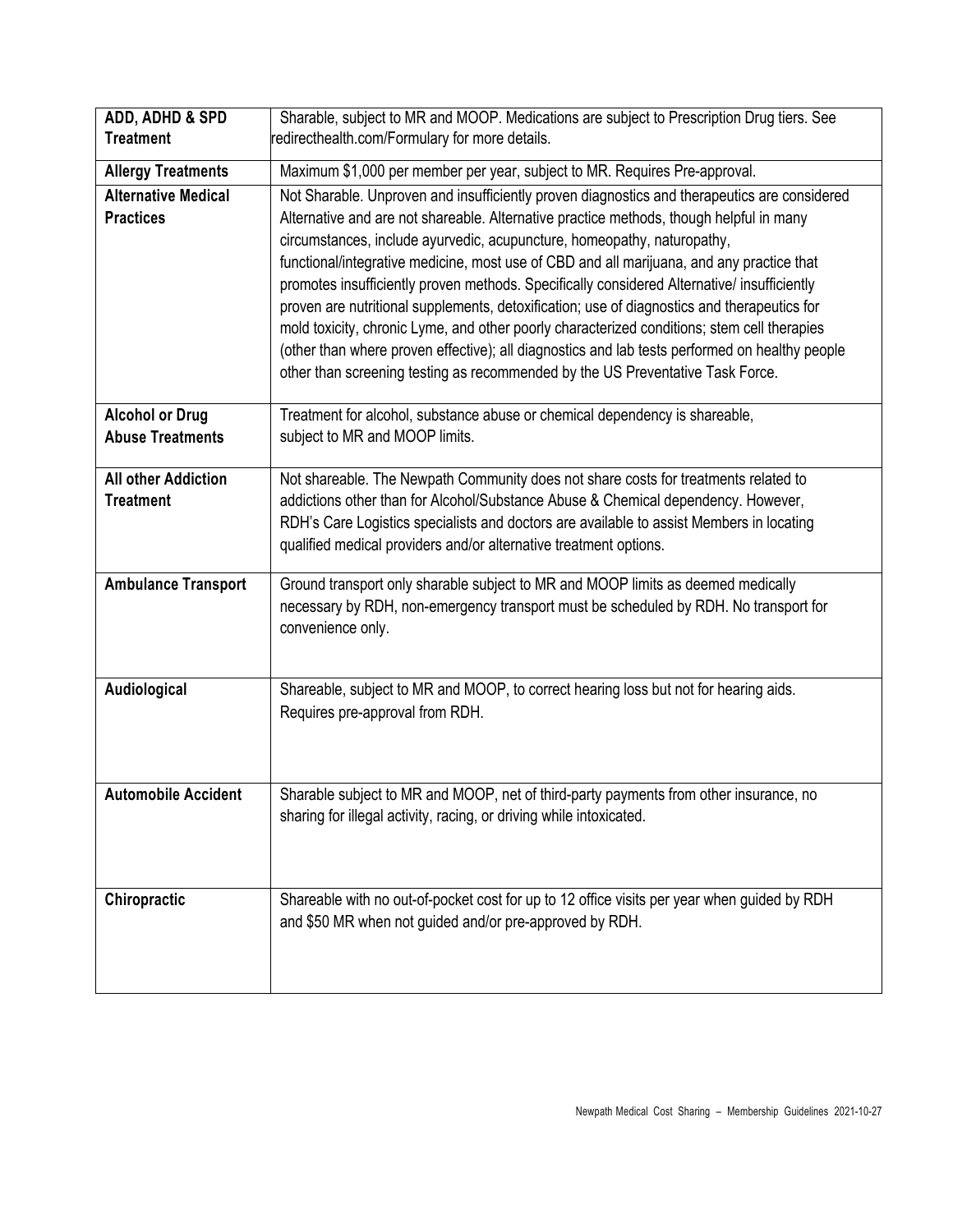| Colonoscopy                | Diagnostic Colonoscopy                                                                         |
|----------------------------|------------------------------------------------------------------------------------------------|
|                            | Shareable subject to MR and MOOP for a diagnostic colonoscopy when ordered and                 |
|                            | performed by a licensed medical provider (and guided by RDH) to evaluate signs/symptoms        |
|                            | related to a potentially shareable Need.                                                       |
|                            |                                                                                                |
|                            | <b>Screening Colonoscopy</b>                                                                   |
|                            | Shareable without MR (as a well-patient procedure) when a screening colonoscopy is             |
|                            | performed for a fair and reasonable price as a routine medical preventive screening test in a  |
|                            | member who does not have signs/symptoms or history of colon disease. Shareable with no         |
|                            | out-of-pocket cost when guided and pre-approved by RDH and \$50 MR when not guided             |
|                            | and/or pre-approved by RDH.                                                                    |
|                            |                                                                                                |
|                            | If a screening colonoscopy identifies a colon abnormality, such as a polyp or diverticula, all |
|                            | future colonoscopies will be considered diagnostic and be subject to MR and MOOP. Must         |
|                            | be guided by RDH.                                                                              |
| Contraception /            | Oral contraception and IUDs are sharable under tiered prescription benefit. Elective           |
| <b>Sterilization</b>       | sterilization such as tubal ligation and vasectomy, or the reversal of the same, is not        |
|                            | shareable.                                                                                     |
|                            |                                                                                                |
|                            |                                                                                                |
| <b>Cosmetic Surgery</b>    | Shareable subject to MR and MOOP only for disfiguration due to shareable injury or illness,    |
|                            | and when guided by RDH.                                                                        |
|                            |                                                                                                |
|                            |                                                                                                |
| Counseling /               | In-patient psychiatric care is not sharable. Tele-health provided by Resilience pro and pre-   |
| <b>Mental Health &amp;</b> | authorized by Redirect Health is sharable with no out of pocket cost.                          |
| <b>Psychiatric</b>         |                                                                                                |
|                            |                                                                                                |
|                            |                                                                                                |
| <b>Dental</b>              | Generally, not shareable. When RDH guides care, Newpath members share:(a) Operations           |
|                            | on bones in the mouth (not teeth). (b) Life-threatening dental problems. An example would      |
|                            | be an allergic reaction to previous dental work materials on a life-threatening level.         |
|                            |                                                                                                |
|                            | Sharing of bills subject to MR and MOOP would be limited to helping with the immediate life-   |
|                            | threatening problem only. It would NOT include subsequent routine dental work.                 |
|                            | Newpath members do not share expenses for dental work on the teeth either above or below       |
|                            | the surface of the gums, and/or routine dental work such as (but not limited to): cleanings,   |
|                            | fillings, crowns, removal of wisdom teeth, dentures, treatment of                              |
|                            | periodontal disease, etc.                                                                      |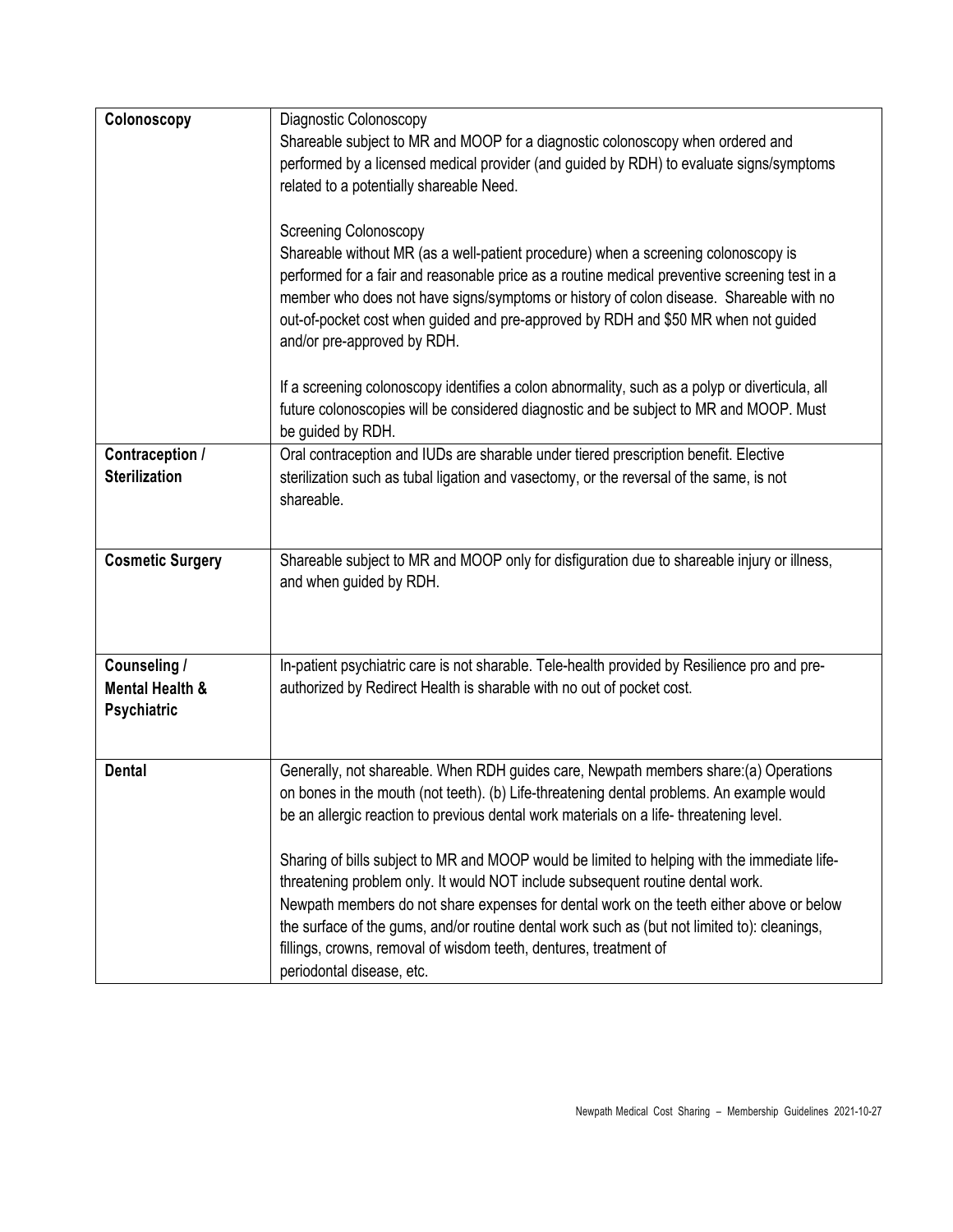| <b>Emergency Room</b><br><b>Fertility</b> | Shareable at 140% of Medicare rates for eligible medical needs from an illness, injury or<br>accident. Subject to \$500 MR plus 20% additional Member Responsibility (and MOOP).<br>Each additional visit to the emergency room after the first visit requires the member to pay an<br>additional \$500 MR. This amount is added to the MR. Members with non-emergency needs<br>should contact RDH for appropriate care.<br>Needs resulting in expenses for prescriptions, tests, treatment, in vitro fertilization, or other<br>procedures related to infertility are not shareable. |
|-------------------------------------------|---------------------------------------------------------------------------------------------------------------------------------------------------------------------------------------------------------------------------------------------------------------------------------------------------------------------------------------------------------------------------------------------------------------------------------------------------------------------------------------------------------------------------------------------------------------------------------------|
| <b>Home Healthcare</b>                    | Home Healthcare expenses are sharable when related to an accident or injury and<br>prescribed by a licensed physician. Sharing is limited to 30 days and \$5,000. Subject to MR.                                                                                                                                                                                                                                                                                                                                                                                                      |
| <b>Hospice</b>                            | Not sharable                                                                                                                                                                                                                                                                                                                                                                                                                                                                                                                                                                          |
| Hospitalization                           | Shareable at semi-private room rate or if a licensed medical provider prescribes ICU or<br>quarantine. Subject to MR and MOOP.                                                                                                                                                                                                                                                                                                                                                                                                                                                        |
| <b>Hyperbaric Therapy</b>                 | No coverage.                                                                                                                                                                                                                                                                                                                                                                                                                                                                                                                                                                          |
| Imaging                                   | MRI, PET, CT Scans & Other Imaging: \$50 Member responsibility if pre-approved by RDH<br>and in-network, \$100 if pre-approved by RDH and out-of-network, and no benefit if not pre-<br>approved.                                                                                                                                                                                                                                                                                                                                                                                     |
| <b>Immunizations</b>                      | Routine Adult immunizations are sharable. Routine Childhood immunizations are sharable<br>for children from birth to age 18 for:<br>· Diphtheria, Tetanus, Pertussis (Whooping Cough)<br>• Haemophilus influenza type b<br>∘ Hepatitis A<br>∘ Hepatitis B<br>• Human Papillomavirus (HPV)<br>∘ Inactivated Poliovirus<br>• Influenza (flu shot)<br>∘ Measles                                                                                                                                                                                                                          |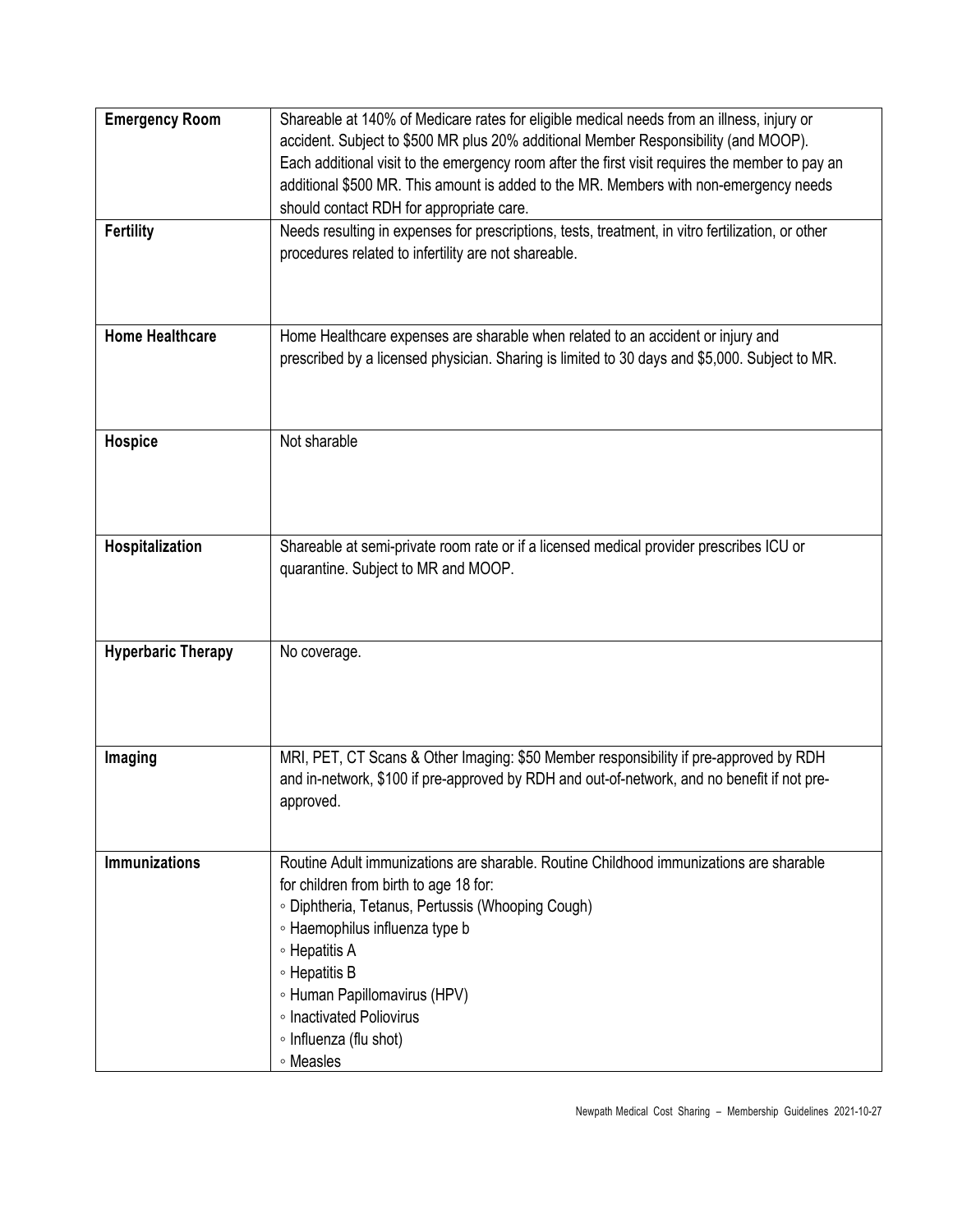| <b>Injections</b>                           | ∘ Meningococcal<br>· Pneumococcal<br>∘ Rotavirus<br>· Varicella (Chickenpox)<br>Injections related to pain management for a sharable need is sharable up to \$5,000, subject<br>to MR.                                                                                                                                                                                                                                                                                                                                                                                                                                                                                                                                                                                                                                                                               |
|---------------------------------------------|----------------------------------------------------------------------------------------------------------------------------------------------------------------------------------------------------------------------------------------------------------------------------------------------------------------------------------------------------------------------------------------------------------------------------------------------------------------------------------------------------------------------------------------------------------------------------------------------------------------------------------------------------------------------------------------------------------------------------------------------------------------------------------------------------------------------------------------------------------------------|
| <b>Injuries from Certain</b><br>Acts        | Injuries or illnesses caused as a result of participation in a public riot, criminal act, assisted<br>suicide, or euthanasia will not be shareable. Injuries or illnesses that directly result from a<br>member abusing drugs or alcohol will not be shared. Non- accidental, self-inflicted injuries for<br>members over 12 years of age are generally not shareable. Exception: Medical expenses<br>related to attempted or threatened suicide are sharable; limited to stated psychiatric<br>treatment amounts. Injuries or illnesses resulting from a member's active participation as a<br>combatant in<br>an armed conflict, but not including acting in self-defense or in defense of hearth or home,<br>are not shareable.                                                                                                                                   |
| <b>Laboratory Tests</b><br>Long-Term Care & | Routine lab tests are sharable with no out of pocket cost if pre-approved by RDH, but will<br>have a \$50 MR if self-guided without pre-approval. See redirecthealth.com/LabCorp2021 for<br>details.<br>COVID-19 testing sharable if medical need (RDH Approval required) but not COVID-19<br><b>RETURN TO WORK.</b><br>Not Sharable                                                                                                                                                                                                                                                                                                                                                                                                                                                                                                                                 |
| <b>Skilled Nursing</b>                      |                                                                                                                                                                                                                                                                                                                                                                                                                                                                                                                                                                                                                                                                                                                                                                                                                                                                      |
| Mammography &<br><b>Mammograms</b>          | Diagnostic mammograms are shareable after MR when ordered by a licensed<br>1.<br>medical provider to evaluate signs/symptoms related to a potentially shareable<br>Need.<br>Screening mammograms are shareable without MR (as a well-patient procedure)<br>2.<br>when a screening mammogram (not thermography) is performed for a fair and<br>reasonable price as a routine biennial medical screening test in a member, age<br>40 and above, who does not have signs/symptoms of breast disease, and it was<br>pre-approved by RDH. There will be a \$50 MR if it is self-guided or not pre-<br>approved by RDH Mammograms for screening for Genetic Risk are shareable<br>after MR when ordered by a licensed medical provider if the member has a<br>genetic risk or family history of breast cancer, as recommended by the US<br>Preventive Services Task Force. |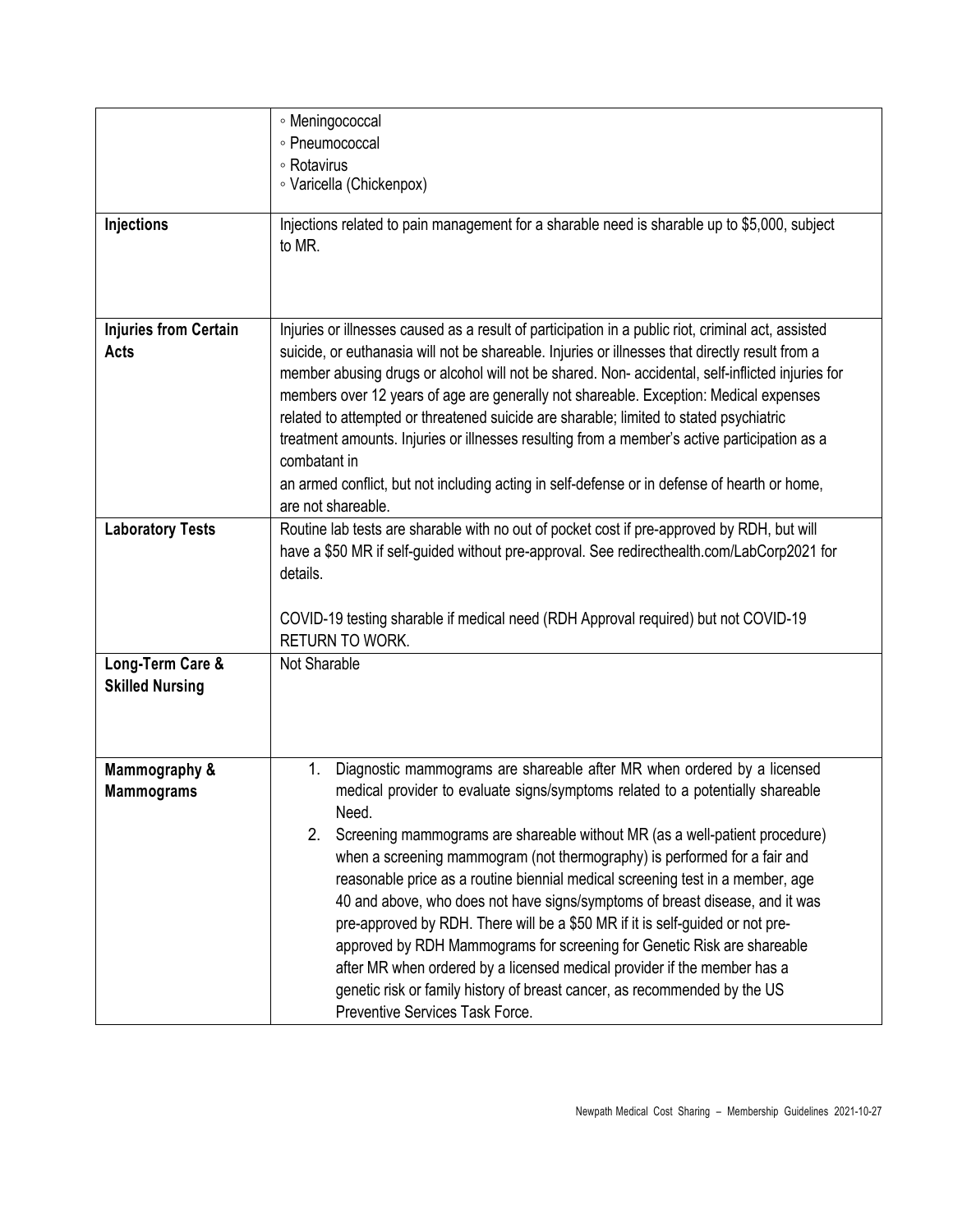| <b>Maternity</b>            | 1. Normal vaginal deliveries and emergency Cesarean section deliveries for eligible maternity  |
|-----------------------------|------------------------------------------------------------------------------------------------|
|                             | cases are subject to the member's MR. Non-emergency/elective                                   |
|                             | Cesarean section deliveries have a fixed MR of \$5,000. Members who wish to reduce their       |
|                             | MR's may seek alternative delivery methods.                                                    |
|                             | 2. Medical Needs resulting from miscarriages revert to the member's standard MR and MOOP.      |
|                             | 3. Prenatal & postnatal services are shareable with no MR as long as the care is initiated and |
|                             | guided by RDH. All Imaging for prenatal & postnatal services are subject to \$50 MR if pre-    |
|                             | approved by RDH and in-network, \$100 MR if pre-approved by RDH and out-of-network, and        |
|                             | no benefit if not pre-approved.                                                                |
| <b>Medical Equipment</b>    | Medical equipment including durable medical equipment (DME) can be shared if prescribed        |
|                             | by a licensed medical provider and part of a need and approved by RDH.                         |
|                             |                                                                                                |
|                             |                                                                                                |
|                             |                                                                                                |
| <b>Medical Supplies</b>     | Medical supplies directly aiding in the treatment or recovery of a sharable medical need and   |
|                             | generally shareable within 120 days of the treatment start date as prescribed by a licensed    |
|                             | medical provider. Supply costs need to be over \$100 to be shared. Newpath will share in the   |
|                             | retail or fair costs when applicable and encourage members to utilize alternative vendors      |
|                             | such as local pharmacy or medical supply stores.                                               |
| Monetary Interest / Late    | Financial charges incurred for late payment or interest charges from any care provider         |
| <b>Charges</b>              | or interest or finance charges from any lending institution that a member borrows from to pay  |
|                             | medical bills are not shareable                                                                |
|                             |                                                                                                |
|                             |                                                                                                |
| <b>Non-medical expenses</b> | Not sharable.                                                                                  |
|                             |                                                                                                |
|                             |                                                                                                |
|                             |                                                                                                |
| Naturopathy                 | Not sharable                                                                                   |
|                             |                                                                                                |
|                             |                                                                                                |
|                             |                                                                                                |
|                             |                                                                                                |
| <b>Newborn Care</b>         | Newborn care is sharable subject to MR if the newborn is a member at the time of birth.        |
|                             |                                                                                                |
|                             |                                                                                                |
|                             |                                                                                                |
|                             |                                                                                                |
| <b>Nutritionists</b>        | Not sharable.                                                                                  |
|                             |                                                                                                |
|                             |                                                                                                |
|                             |                                                                                                |
|                             |                                                                                                |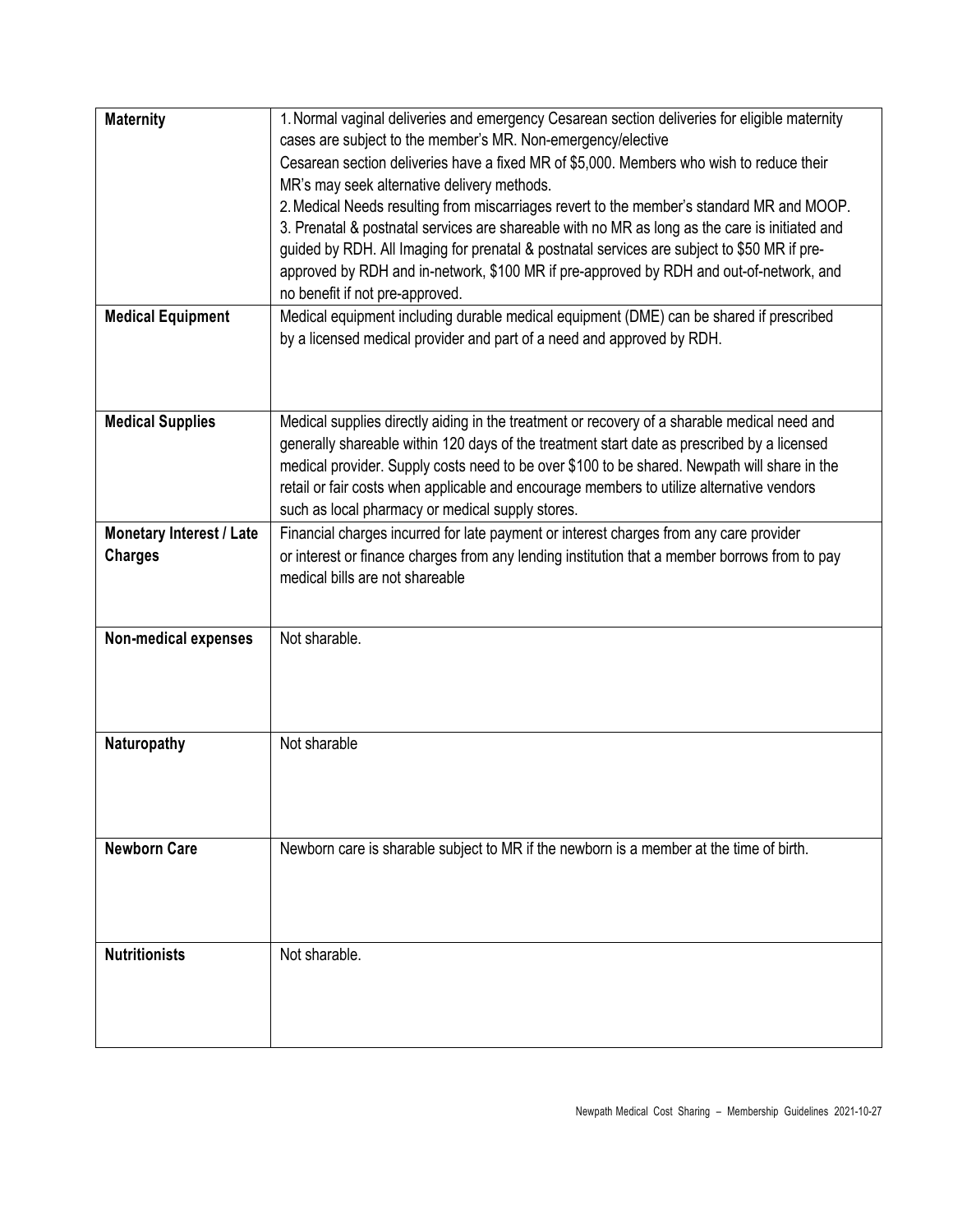| <b>Occupational Therapy</b>                      | Shareable subject to MR for inpatient treatment and up to 35 outpatient sessions per need,<br>up to \$3,500.                                                                                                                                                                                                                                                             |
|--------------------------------------------------|--------------------------------------------------------------------------------------------------------------------------------------------------------------------------------------------------------------------------------------------------------------------------------------------------------------------------------------------------------------------------|
| <b>Outpatient Surgery</b><br><b>Centers</b>      | Shareable subject to MR and MOOP.                                                                                                                                                                                                                                                                                                                                        |
| <b>Organ Transplants</b>                         | Not sharable                                                                                                                                                                                                                                                                                                                                                             |
| <b>Out of Country Medical</b><br><b>Expenses</b> | Shareable as authorized by RDH.                                                                                                                                                                                                                                                                                                                                          |
| <b>Primary Care Office</b><br><b>Visits</b>      | Shareable as authorized by RDH with no MR.                                                                                                                                                                                                                                                                                                                               |
| <b>Physical Therapy</b>                          | Shareable subject to MR and MOOP as authorized by RDH up to \$3,000.                                                                                                                                                                                                                                                                                                     |
| <b>Prescriptions</b>                             | Prescription Benefit. Varying MR's apply. See Prescription Drug Tiers for Benefit Information.<br>www.redirecthealth.com/Formulary                                                                                                                                                                                                                                       |
| <b>Prosthetics &amp; Orthotics</b>               | Shareable subject to MR and MOOP as authorized by RDH.                                                                                                                                                                                                                                                                                                                   |
| <b>Psychiatric Care</b>                          | Inpatient psychiatric care due to involuntary commitment, and the treatment for injuries and<br>detectable organic agents causing cognitive disabilities are shareable up to \$10,000 per<br>condition with RDH approval. Subject to MR. Other types of psychiatric care or services are<br>shareable to a maximum of \$3,000 per separate Need when approved by<br>RDH. |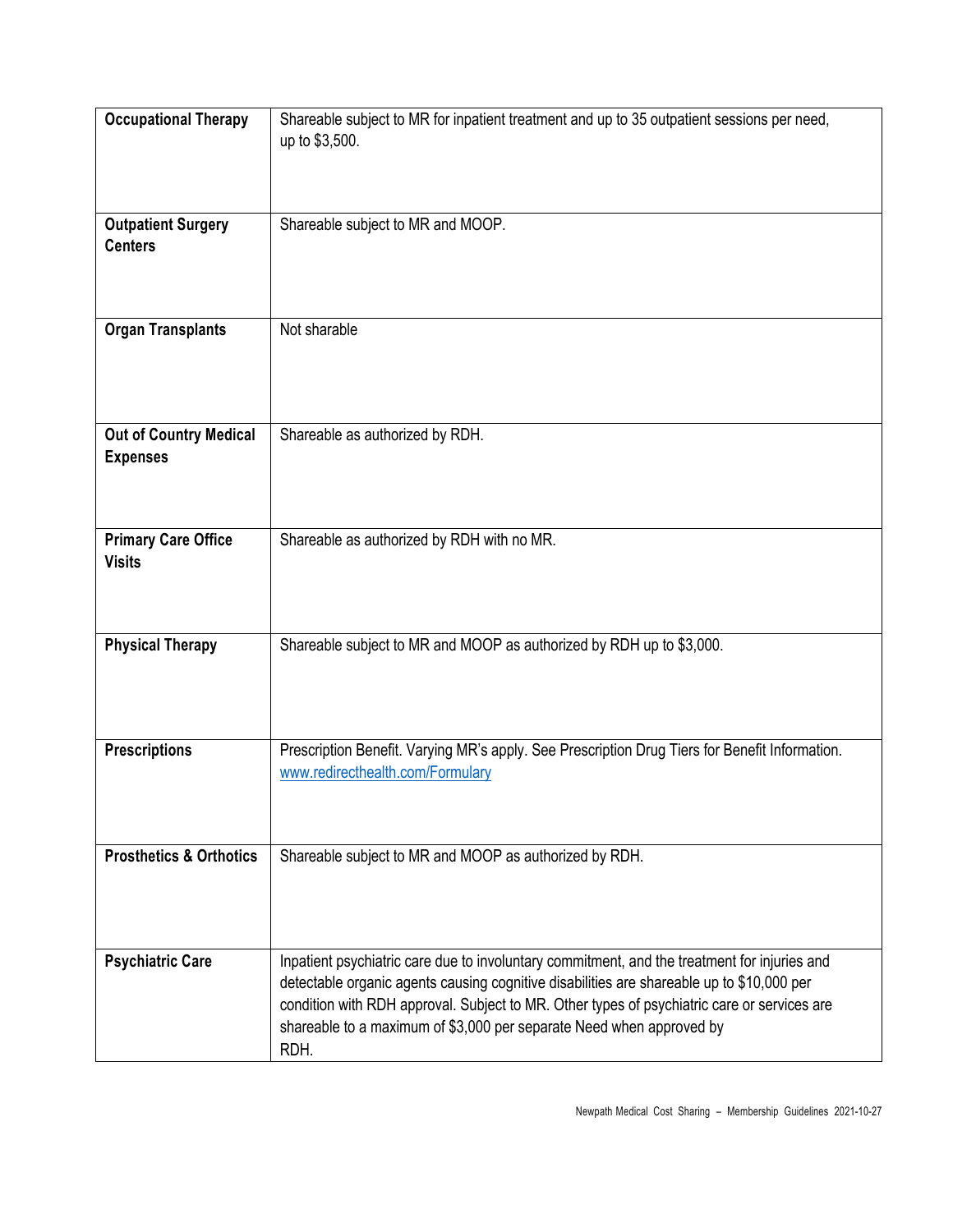| <b>Psychological Services</b>                   | Membership includes tele-counseling services at no cost. Other psychological services are<br>not sharable.                                                                                                                                                                                                                                                                                                                                                                                                                                                                |
|-------------------------------------------------|---------------------------------------------------------------------------------------------------------------------------------------------------------------------------------------------------------------------------------------------------------------------------------------------------------------------------------------------------------------------------------------------------------------------------------------------------------------------------------------------------------------------------------------------------------------------------|
| <b>Sleep Apnea</b>                              | Subject to MR and MOOP. CPAP must be acquired through RDH.                                                                                                                                                                                                                                                                                                                                                                                                                                                                                                                |
| <b>Specialist Consults &amp;</b><br>Care        | \$50 MR if pre-approved by RDH and in-network, \$100 MR if pre-approved by RDH and out-<br>of-network, and no benefit if not pre-approved.                                                                                                                                                                                                                                                                                                                                                                                                                                |
| <b>Speech Therapy</b>                           | Outpatient or inpatient Speech Therapy are each individually shareable for up to \$3,000 per<br>membership year when clearly indicated to reverse, control, or recover from a medical<br>condition, subject to pre- existing condition limitation and MR. Exception: In the case of a<br>child (under age 18), if the disease/injury that caused the need for therapy began after the<br>membership start date, the Member may request an exception to the \$6,000 sharing limit per<br>membership year, which if granted, may require additional conditions be in place. |
| <b>Sports</b>                                   | Sports injuries due to professional competition are not shareable.                                                                                                                                                                                                                                                                                                                                                                                                                                                                                                        |
| <b>Surrogacy</b>                                | Not Shareable                                                                                                                                                                                                                                                                                                                                                                                                                                                                                                                                                             |
| <b>Therapeutic Massage</b><br><b>Therapy</b>    | Not Shareable                                                                                                                                                                                                                                                                                                                                                                                                                                                                                                                                                             |
| <b>Travel Expenses</b>                          | Eligible if Authorized by RDH. Travel and lodging expenses are normally not shareable.<br>However, reasonable travel, transportation, meals, and lodging will be considered for<br>sharing if a substantial savings (40% or more) will result.                                                                                                                                                                                                                                                                                                                            |
| <b>Unresponsive Medical</b><br><b>Providers</b> | Usual, Customary and Reasonable Rates will be shareable subject to MR and MOOP. See<br>RDH In-Network policy.                                                                                                                                                                                                                                                                                                                                                                                                                                                             |